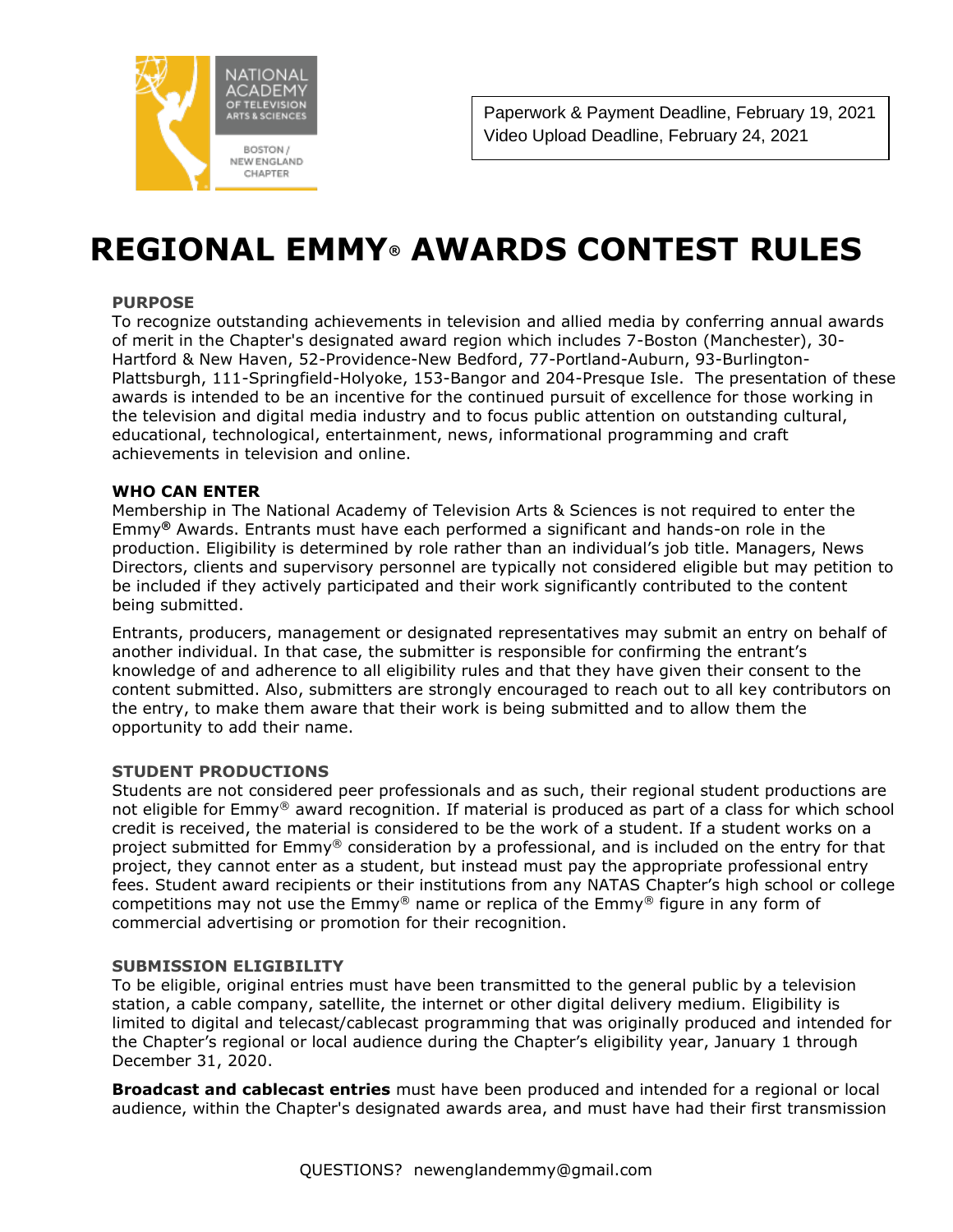

in that awards area during the eligibility period. Entries produced and intended for a wider audience (a national audience) should be submitted for consideration in NATAS' national awards.

**Video content distributed via the Internet** must have been produced and intended for a regional or local audience within the Chapter's designated awards area. Internet content intended for a wider audience (a national audience) should be submitted for consideration in NATAS' national awards.

Additional eligibility clarification notes:

- 1. Local station news coverage that may receive national exposure should be submitted to regional Emmy**®** Award competitions.
- 2. A documentary film that has a limited theatrical release at film festivals (showing on 50 or fewer screens in the U.S. over a one-year period) before telecast or being made available online is eligible provided the program content is produced and intended for the regional or local audience. Documentary films with a theatrical debut more than one year prior to its television or streaming debut will not be eligible.
- 3. Local content that later receives national distribution may be submitted to either a Regional or a National Awards Competition, but not both.
- 4. Materials provided by a news service, cooperative news association or similar source must be treated as previously produced material unless it was originally intended for first release in the regional awards eligibility area to which it was submitted with on-site supervision by the entrant.
- 5. Local segments that are eligible to participate as entries in National Emmy**®** Award competitions (i.e. News & Doc) may compete in both regional and national awards competitions under prevailing rules.

#### **ORIGINAL MATERIAL**

At least two-thirds of an entry must consist of original material, unless previously produced material has been given some unique and creative treatment that, in the opinion of the Chapter Awards Committee, results in new, original content.

Materials provided by a news service, cooperative news association or similar source must be treated as previously produced material, unless originally intended for first release in the Chapter's regional awards eligibility area to which it was submitted with on-site supervision by the entrant.

#### **CONTENT ELIGIBILITY**

The interpretation of the Chapter Awards Committee is final and absolute. Entries must be submitted as originally shown. There may not be any post-broadcast changes except as noted in the category descriptions.

#### **The following programming is not eligible:**

- 1. Pornographic, violent, defamatory or offensive content.
- 2. Previously aired programs, series or related craft content which aired and met eligibility requirements during a previous award year or another  $Emmy<sup>®</sup>$  competition.
- 3. Program length commercials or infomercials.
- 4. Closed circuit content or internal communications.
- 5. Content from telethons, pledge breaks and/or programs with a unique call to action aired for the purposes of raising money for political parties, charities or other related causes.
- 6. Motion picture content that premiered in general release to the public in theaters.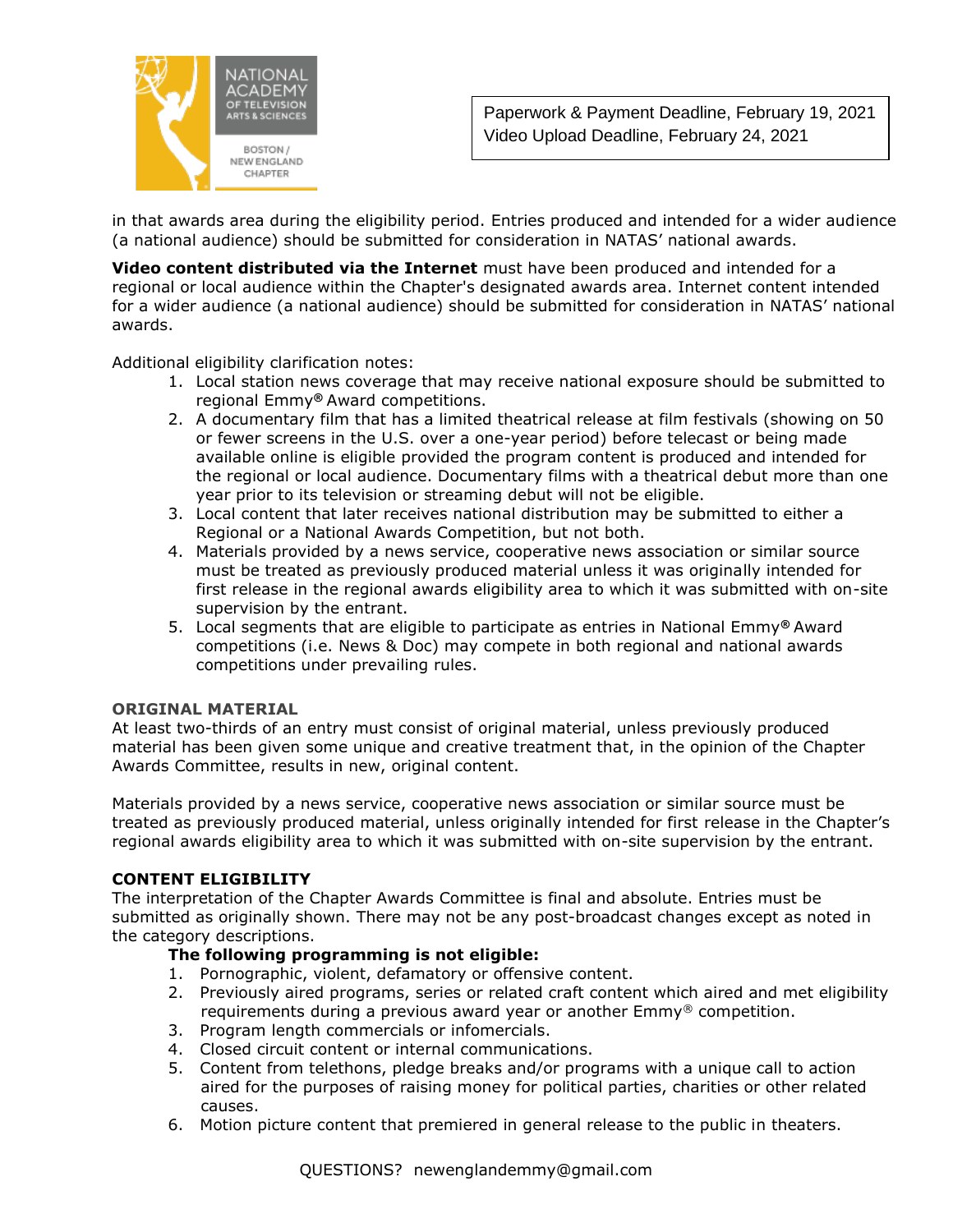

- 7. Compilation reels, "clip shows" or "best of…" programs that were edited from original content.
- 8. Any acquired foreign productions not originated in the United States.

#### **ENTRY QUOTA**

In order to sustain a high level of award excellence, Chapters must continue to self-regulate their entries, making sure only the appropriate individuals are recognized. To maintain this consistency, there is a maximum quota of 12 eligible names allowed on each entry. Any name(s) added beyond this number will require written authorization from the primary responsible entrant detailing the additional job title and responsibility. Chapters would then have the option of accepting these additional entrants or not.

#### **CATEGORY VIABILITY**

In the event that Administration and the Awards Committee deem a category non-viable due to insufficient number of entries, the category may be canceled or merged with another similar category. If a category is merged, entrants would have the option of dropping out of the competition and receiving a refund of their entry fees.

#### **EXCERPTS**

An excerpt is defined as a continuous segment or section from longer content.

Unless noted in the category description, no more than three (3) excerpts may be used to bring longer content to the specified category time limit.

For entries representing a program series, content must be included from multiple episodes of the series. A maximum of three (3) representative excerpts is permitted. One to two seconds of black, with no audio or slates, must be added to separate excerpts.

If the awards committee determines the content of any excerpt is ineligible, the entire entry will be ruled ineligible. Removal of a commercial break between segments does not constitute a separate excerpt.

#### **COMPOSITES**

A composite is defined as a sampling of a minimum of two (2) and no more than five (5) representative segments or examples of work that convey to a judging panel the scope, breadth, or range of an individual's talents within the specified craft category.

The elements within a composite, unless otherwise noted in the category description, are to be "as aired" with no post-distribution changes, such as additional edits, music or special effects. Composites may include stories or segments in their entirety and/or excerpts from longer content.

One to two seconds of black between cuts, with no audio or slates, must be added to separate segments within the composite.

DEMO REELS OR MONTAGES ARE NOT ALLOWED.

#### **ENTRY PLACEMENT**

When an entry's content allows for a choice of category placement, the producer has the discretion to enter the material in the most appropriate content category in addition to any craft achievement categories where it is eligible.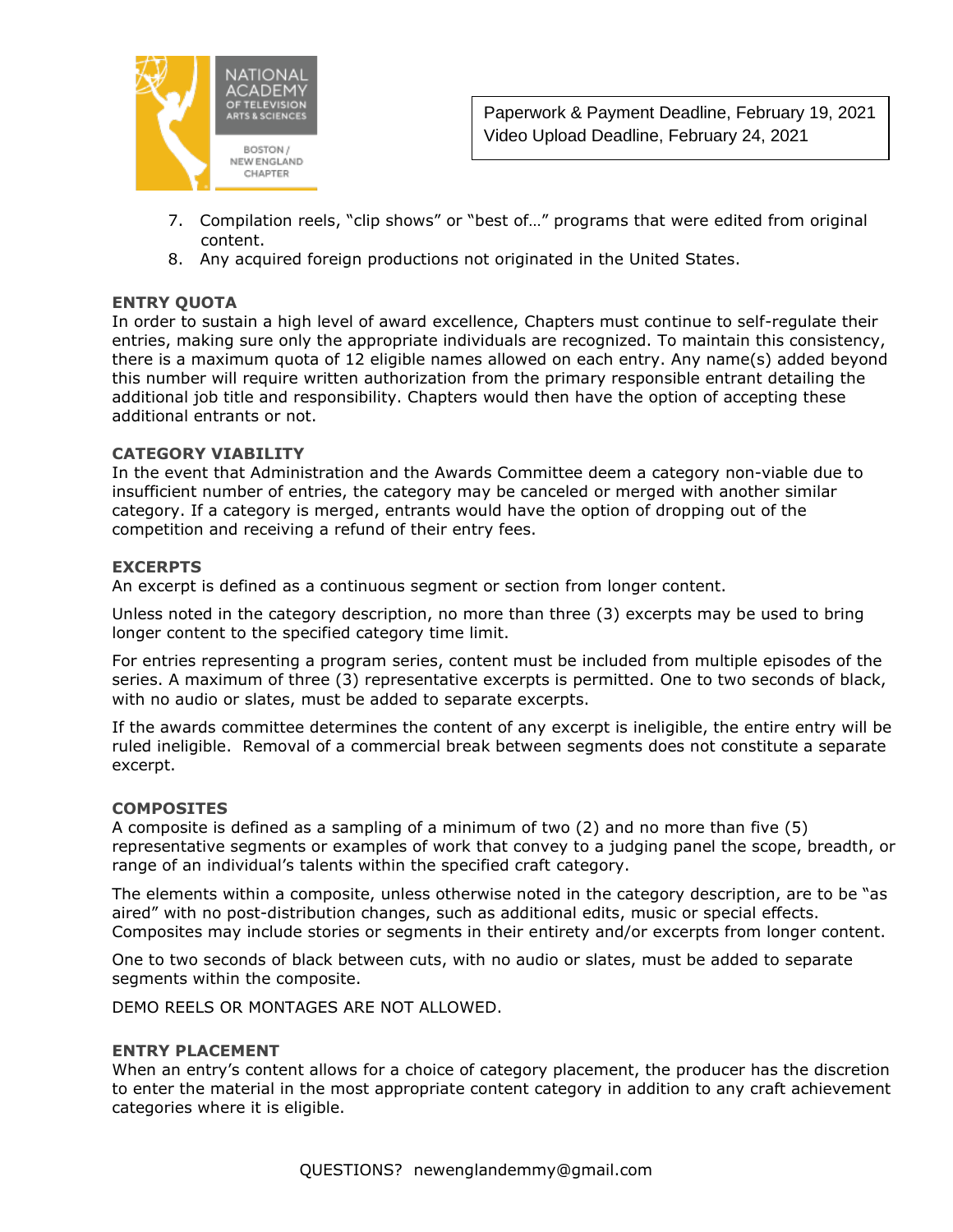

However, certain rules must also be considered and followed:

● No entry may be submitted to more than one Emmy awards competition (Regional or National).

*\*Exception: Regional Emmy recipients in the Breaking News and Investigative Report categories are eligible for submission to the National News & Documentary competition under prevailing rules.*

- Different episodes from the same program or series can only be entered in one Emmy**®** Awards competition.
- Entrants are not allowed to separate content from individual craft achievement and submit in multiple Emmy Awards competitions.
- If the Chapter deems content ineligible, craft submissions related to that content would also be ineligible.
- The first distribution of the entry is the primary determination of eligibility.

The Chapter reserves the right to disqualify outright or move any entry to a different entry category if in its judgment such action is warranted. Entries will not be accepted if no applicable category is found.

#### **DOUBLE-DIPPING**

No entry may be submitted in its entirety in more than one content category. No entrant may be recognized more than once for performing the same job function for the same content.

Exceptions are given for content that was part of a full newscast. To be eligible for this exception in the newscast categories, the same entrant cannot be listed on the newscast entry and another entry.

#### *Example:*

*An investigative reporter is listed on a newscast entry. Under this double-dipping rule, a portion of the newscast content could be entered in Investigative Report, but the same reporter cannot be listed as a reporter since their name already appeared on the newscast entry in that specified role.*

If you enter a full program or episode from a series in a content category, you cannot also enter a segment from the same show in another content category.

Content produced as both a multi-part series and a full-length program may be entered only once, regardless of the amount of new material added.

#### *Example:*

*An investigative team does a three-part series within a newscast on gun control. Once the three parts have aired, and the same material re-purposed as a news or program special, the team would need to decide if they should enter the original series or the special, not both.*

For Branded Franchise series, you may choose to submit up to five (5) representative segments from the series as a single entry in the appropriate category. If you enter the Branded Franchise as a series, you cannot also enter a segment from the same Franchise in another content category. However, if you do not submit the franchise as a series entry, you may submit individual segments in the appropriate categories.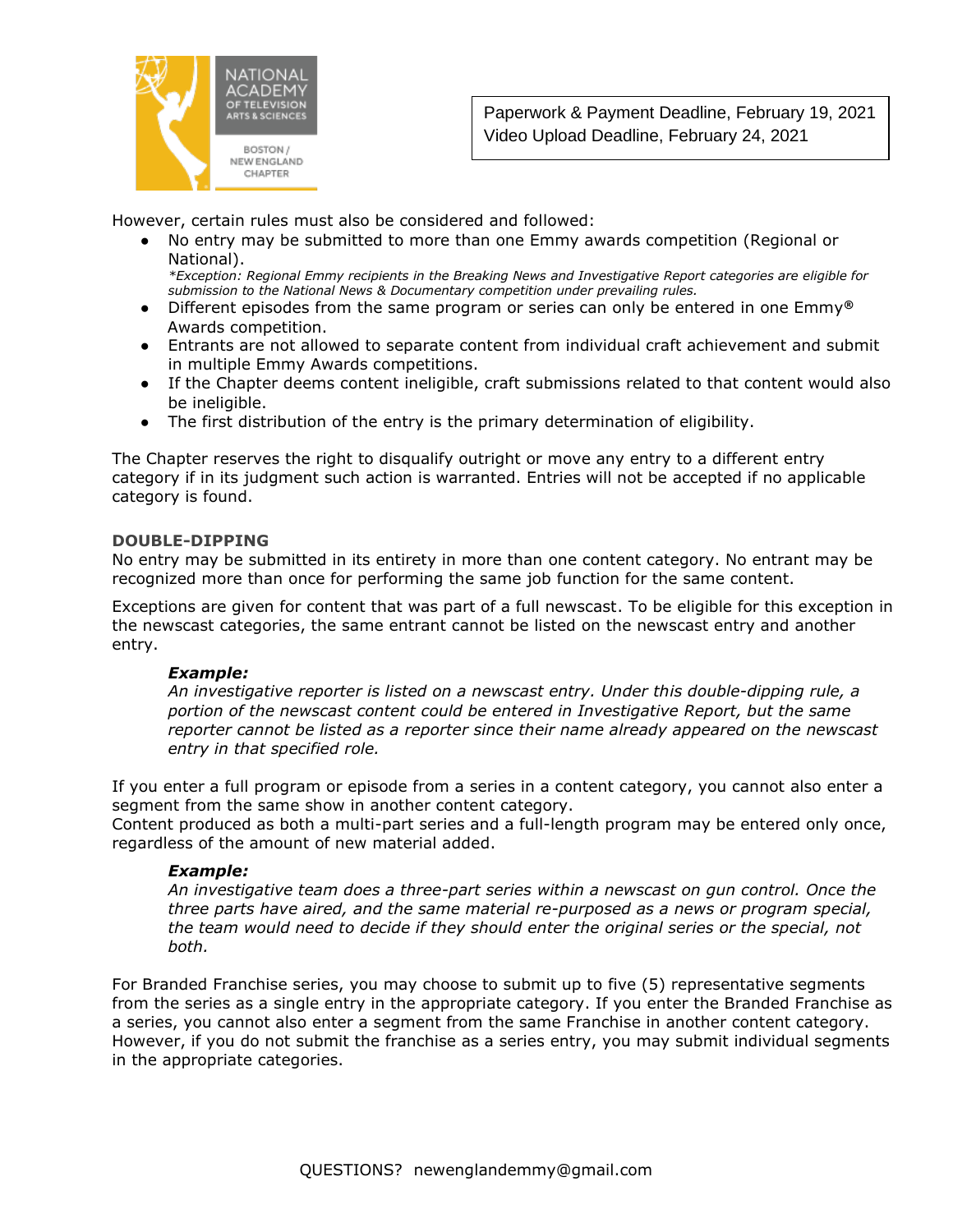

#### *Example:*

*Your franchise is "This Week's Health Advice." The specific subject matter varies from week to week with topics such as Heart Health Awareness, Mary's Battle with Lupus, Dietary Tips, The Best Yoga Studios in Springfield. You may submit each segment separately as individual entries based on the subject matter. Alternatively, you may submit all 5 segments in the Health category as a single entry representing the franchise. However, if you submit the franchise as a single entry, you may not submit any individual segments from the franchise elsewhere.* 

A single or multi episode full-length program, or a multi-part news series, all on the same subject, may only be entered in one content category. If the subject matter varies, different episodes from the same overall program series can be entered in other program categories as appropriate based on content. This exception does not apply to individual stories from a news series.

#### *Examples:*

Your entry is a four-part series, Saving the Bay. Part one of the series is entered in the Informational/Instructional category. Part three cannot be entered in the Environment category.

Your program is called Community Weekly, an on-going weekly series. Though it is basically a Public Affairs series, episode 204 may be about music, episode 216 about sports, while other episodes are more generic. Under our rules, episode 204 could be entered in an Entertainment category, while episode 216 could be entered in Sports. Other episodes from the series could be entered in Public Affairs.

In situations where craft persons, like writers, photographers, editors, etc., served in multiple roles that significantly impacted the final product, they may be listed on content categories and/or craft achievement categories provided they don't violate double-dipping guidelines.

#### *Examples:*

*If a craft person is a writer/photographer on a documentary, they could enter the documentary in a program category listing themselves as only the writer. They could also enter the documentary (or a portion of it) in the photographer craft category, listing themselves as photographer only.*

*If they are not an entrant on the program entry, they could enter the writer and/or photographer craft categories, using the same material since they performed different job functions.*

*If they list themselves as both writer and photographer on the program entry, they are ineligible to enter either the writer or photographer craft categories.*

*They cannot enter either craft category using the dual job title since one craft category is only for writer and the other only for photographer.*

#### **ENTRY ERRORS AND OMISSIONS**

The National Academy of Television Arts & Sciences assumes no responsibility for the acts or omissions of those individuals or entities submitting entries pursuant to this notice. All submitting entities and/or individuals are advised to review submissions with respect to correct name credits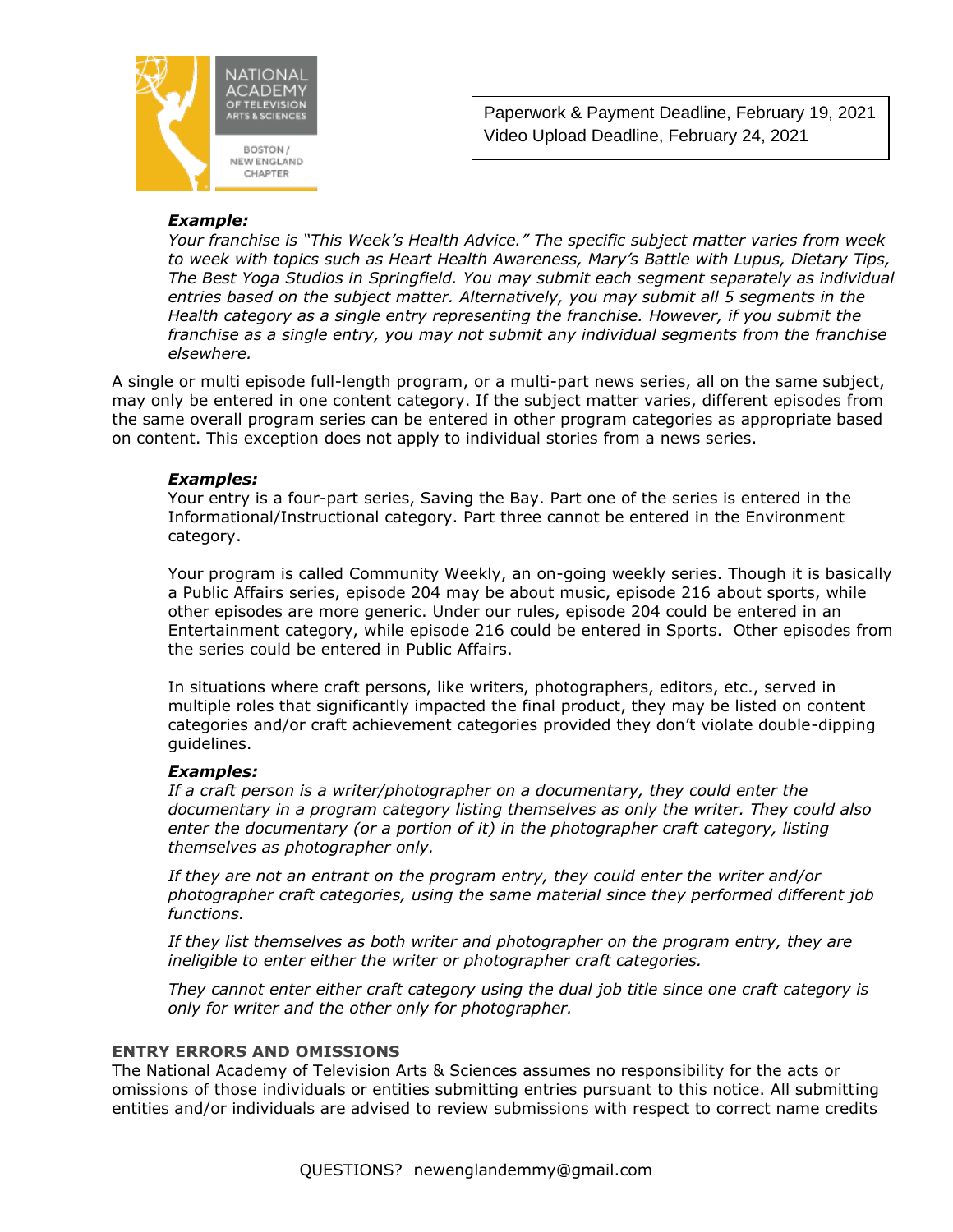

and other information. NATAS shall accept all submissions that are not in conflict with any of its rules and regulations.

Once a Chapter's award nominations are announced, there is a 10 calendar day grace period in which names, under extreme, special circumstances, can be added to a nominated entry. These requests should be authorized in writing to the Chapter from the person who submitted the entry or one entry nominees requesting this addition and detailing why this request should be granted. An individual may petition the Chapter directly if the situation warrants. The Chapter's Awards Committee will make the final decision and ruling.

Once the Emmy® awards ceremony has concluded, NO individual names can be added to an awarded entry as an additional recipient, under any circumstances.

#### **INTENTIONAL FALSIFICATION**

The entrant warrants that they are the party most responsible for the award-worthiness of the entry. The intentional falsification of production credits or entry credits will result in disqualification.

Attempts to adjust show titles, airdates and/or descriptions of content in order to submit to multiple chapters or multiple categories, regardless of the circumstances, is prohibited.

#### **DISQUALIFICATION**

Ineligible entries may be disqualified during any phase of the competition.

#### **COPYRIGHT**

Each entrant agrees that any form of analog and/or digital recording, whether it be film, tape recording, screenshot or supplemental printed material that is furnished to NATAS in connection with an entry may be retained by NATAS for file, reference and archival purposes and may be viewed partially or in its entirety for judging purposes. All of, or portions of, said content may be used on or in connection with the awards ceremony, any broadcast/telecast and other exhibition, including internet; as well as with promotional announcements or activities for any of the foregoing. If required, the entrant is further responsible for approval and clearances to the appropriate parties for any use of this copyright content.

#### **JUDGING PROCEDURE**

Judging panels should be made up of no fewer than **6** qualified judges who shall be certified as peer judges, with no more than **3** of those judges from the same station or company. Whenever possible, it is preferred that the judging coordinator secure at least 8 qualified individuals to serve on a judging panel. Judges may not have a conflict of interest, which is described as having a direct involvement in the production of an entry, or having a personal relationship with a member of the production staff of an entry. Group ownership, by itself, does not necessarily create a conflict of interest.

#### **NON-COMPETITIVE JUDGING**

Entries are judged against a standard of excellence on their own merit and do not compete against each other. Craft entries are evaluated using a 1-10 scale each for Creativity and Execution. All other entries are scored using a 1-10 scale each for Content, Creativity and Execution. There may be one award, more than one award or no award given in each category. Any exceptions will be noted in the category description.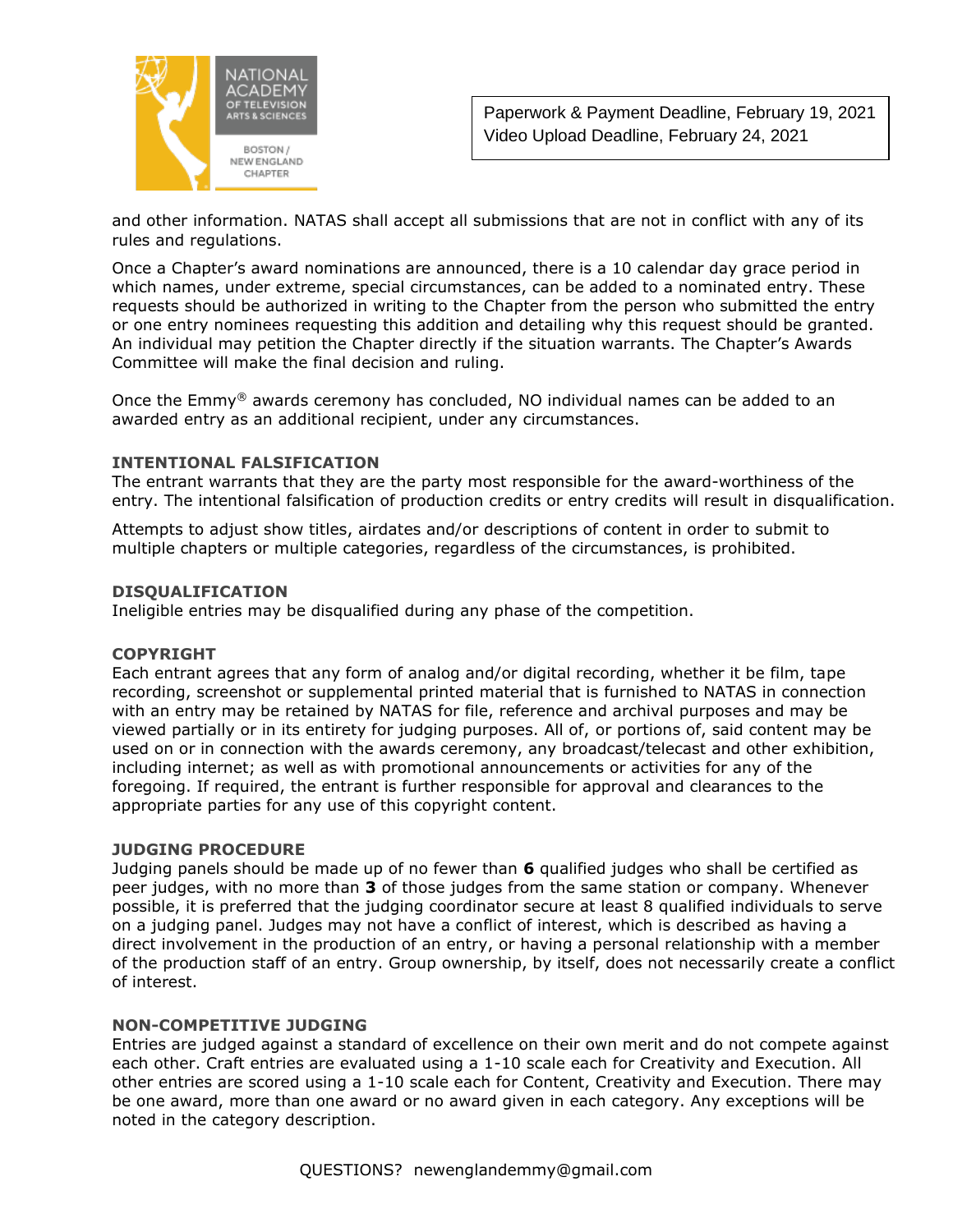

#### **LANGUAGE OTHER THAN ENGLISH**

Spanish-language entries will be judged by a panel of Spanish-language media professionals who are bilingual or Spanish proficient.

Programs in languages other than English or Spanish may also be entered; however, judging of these entries in their native language is subject to the availability of qualified, peer judges who speak the language of the entry. Therefore, NATAS requires that these entrants submit their entries with English subtitles or with English on a second audio channel.

#### **JUDGING REQUIREMENT**

The success of the Emmy**®** Awards process depends on the willingness of qualified professionals to serve as judges. Peers in other NATAS Chapters are judging our Chapter's entries. Our Chapter will judge other Chapters' entries. By entering, you agree to serve as a judge when asked.

#### **DISCLOSURE OF JUDGING RESULTS**

In order to maintain fair, consistent peer judging without influence, judges must not disclose how they voted. If they ignore or abuse this privilege, their ballot will be disqualified and/or their judging status eliminated.

#### **WHO RECEIVES THE AWARD?**

Producers, craft persons and other eligible entrants as listed on the entry form receive the Emmy**®**  statuette.

Eligible entrants must have significant, creative, and hands-on involvement in the actual production of the video that is submitted. Roles peripheral to the actual video production (proposal/grant writing, research, fundraising, general supervision, etc.) are not substantial enough to be considered in this competition.

Executive Producers and management personnel (such as News Directors) are not eligible for Emmy® statuettes unless directly involved in the hands-on production of the work submitted. Those who serve in a managerial or supervisory role only should not be listed on the entry. To be considered, Executive Producers, General Managers, News Directors or other management personnel must have directly participated in the execution of the video. In such cases, a written request outlining the person's involvement should be submitted via email to the Chapter's awards committee for approval.

In the Craft Achievement categories, those who actually perform a specific discipline receive the  $\mathsf{Emmy}^{\otimes}$  statuette. Supervising or directing the work of others does not qualify except for achievements in directing categories.

Emmy® Awards are presented to individuals, not to their employers. It is the individual entrant's achievement that is being judged and recognized, even if an employer pays entry fees.

Others who work on a nominated or recognized entry may order contributor certificates or plaques. Individuals who did not receive a statuette but were eligible for production certificates and/or plaques are not considered Emmy**®** recipients.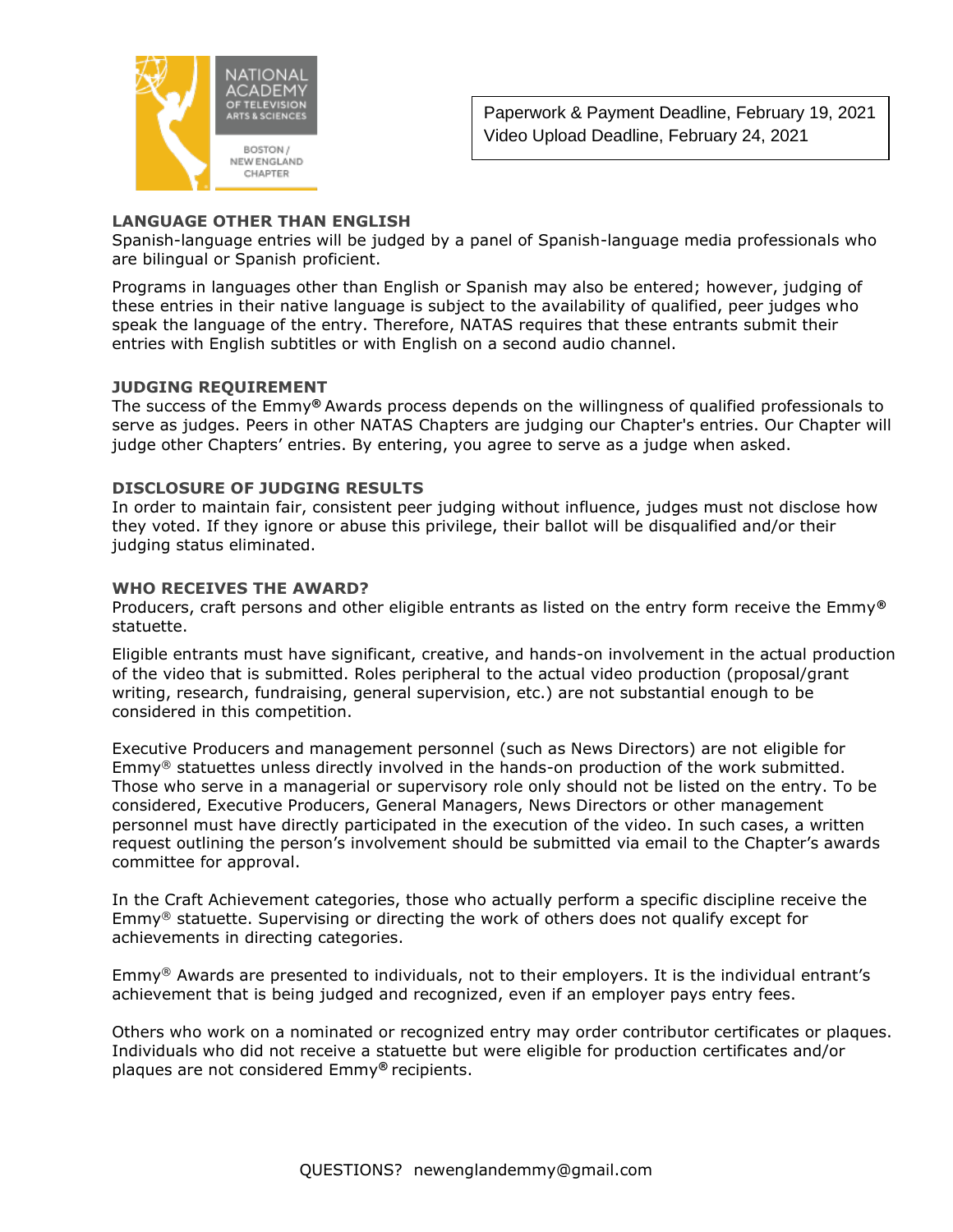

#### **COMMEMORATIVE STATUETTES**

As a courtesy, stations, studios, production companies and other Chapter-approved organizations may order a commemorative statuette for public display at their place of business. The statuette is engraved the same as the original Emmy**®** Award, with the word "commemorative" added. Neither the organization's name nor any other special wording may be engraved in place of where the individual's name and position would usually appear. Commemorative  $Emmy^@$  statuettes cannot be ordered for individuals.

#### **PROMOTION**

All publicity, advertising or any written reference undertaken by nominees and award recipients to the Emmy® Awards, must clearly state that the awarded achievement is for a Regional Emmy® Award. The word "Regional" **must** appear in these instances. The recipient of a nomination or an Emmy® Award may refer in advertising and publicity to the fact that they have been honored **only** for **one year** after the recognition was bestowed. They may use a replica of the Emmy® statuette in such advertising. Individuals who significantly contributed to the production or craft but were not honored with a statuette cannot specifically advertise they are an Emmy® award recipient. They can only state they worked on the recognized program.

#### **RULES FOR THE PROTECTION OF THE EMMY® STATUETTE**

The Emmy® statuette is the property of and all rights are reserved by The National Academy of Television Arts & Sciences (NATAS) and the Academy of Television Arts & Sciences (Television Academy). The Emmy**®** statuette may not be reproduced or used in any commercial manner unless otherwise permitted by NATAS, it being understood that possession of the same is solely for the benefit of the recipient and the recipient's heirs or successors in interest. If a recipient or the recipient's heir or successor in interest proposes to sell, loan, donate or otherwise dispose of the Emmy® statuette, such persons shall be obligated to return the statuette to The National Academy of Television Arts & Sciences which will retain the same in storage in memory of the recipient.

A ® registration mark and the appropriate copyright notice: © NATAS/Television Academy must accompany any portrayal of the Emmy® statuette or moniker.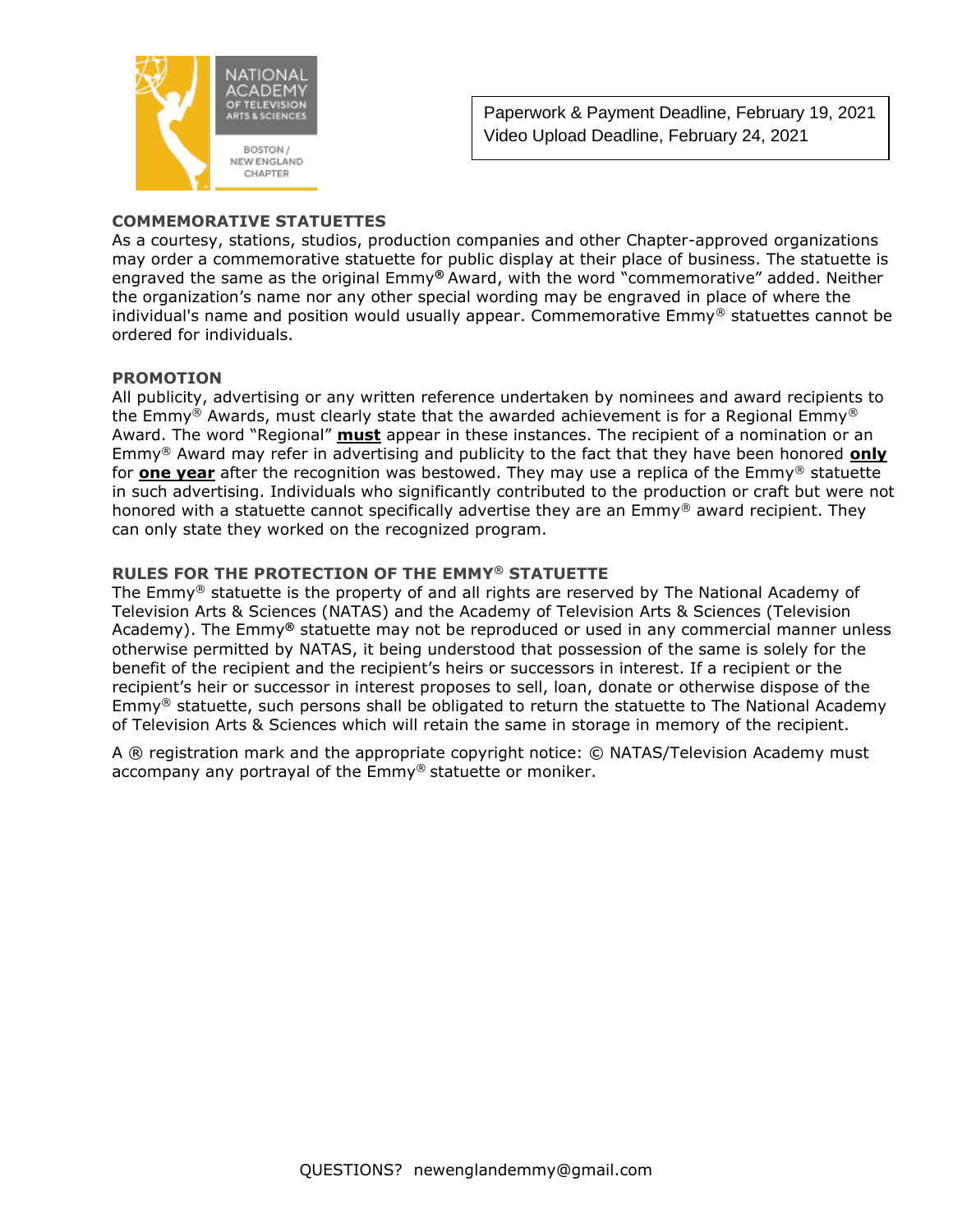

## **BOSTON/NEW ENGLAND CHAPTER RULES**

- ❖ The Boston/New England Chapter recognizes that there will be instances where more than one person is responsible for the work entered. Additional entrant names (statue eligible individuals) are only accepted if their contributions were tantamount to the entry's awardworthiness. **Entrant names (statue eligible individuals) are only accepted at time of entry before the deadline, and appropriate fees paid.**
- ❖ Submission of an entry constitutes an agreement that each entrant listed on the entry must serve as a peer judge on at least one panel in the next 12 months. A surcharge of \$40 per entry will be applied for non-compliance of the mandatory judging rule in the following year.
- ❖ Entries may be submitted by any member or non-member of the Boston/New England Chapter of The National Academy of Television Arts & Sciences and its designated market areas who is directly responsible for the production of the entry or for the craft achievement.
- ❖ Submission of an entry constitutes an agreement that any promotion or advertising incorporating any award that may be received shall be subject to the Rules and Regulations of The National Academy of Television Arts & Sciences and subject to the approval of the Board of Governors of the Boston/New England Chapter prior to such use.
- ❖ By entering your work, as indicated by your name or designated submitter's signature on the entry, each entrant grants to the Boston/New England Chapter of The National Academy of Television Arts & Sciences the right to replay their entry or portion thereof publicly during the Boston/New England Emmy® Awards Ceremony, in any subsequent broadcast/cablecast distribution of the ceremony in any form, and to stream the entry or portion thereof on our website without liability or obligation from the Boston/New England Chapter.
- ❖ Nominees will not automatically become award recipients.
- ❖ The Boston/New England Awards Committee reserves the right to change an entry's category if submitted improperly. The decision of the Chapter Awards Committee is final.
- ❖ The Boston/New England Awards Committee reserves the right to remove any category, if that category receives fewer than 3 entries over a two-year period of the Chapter's award process.
- ❖ Additional Acknowledgements are listed in the program book only after the nomination list is released. Individuals listed as additional acknowledgements are not eligible for complimentary certificates or Emmy® Award statuettes.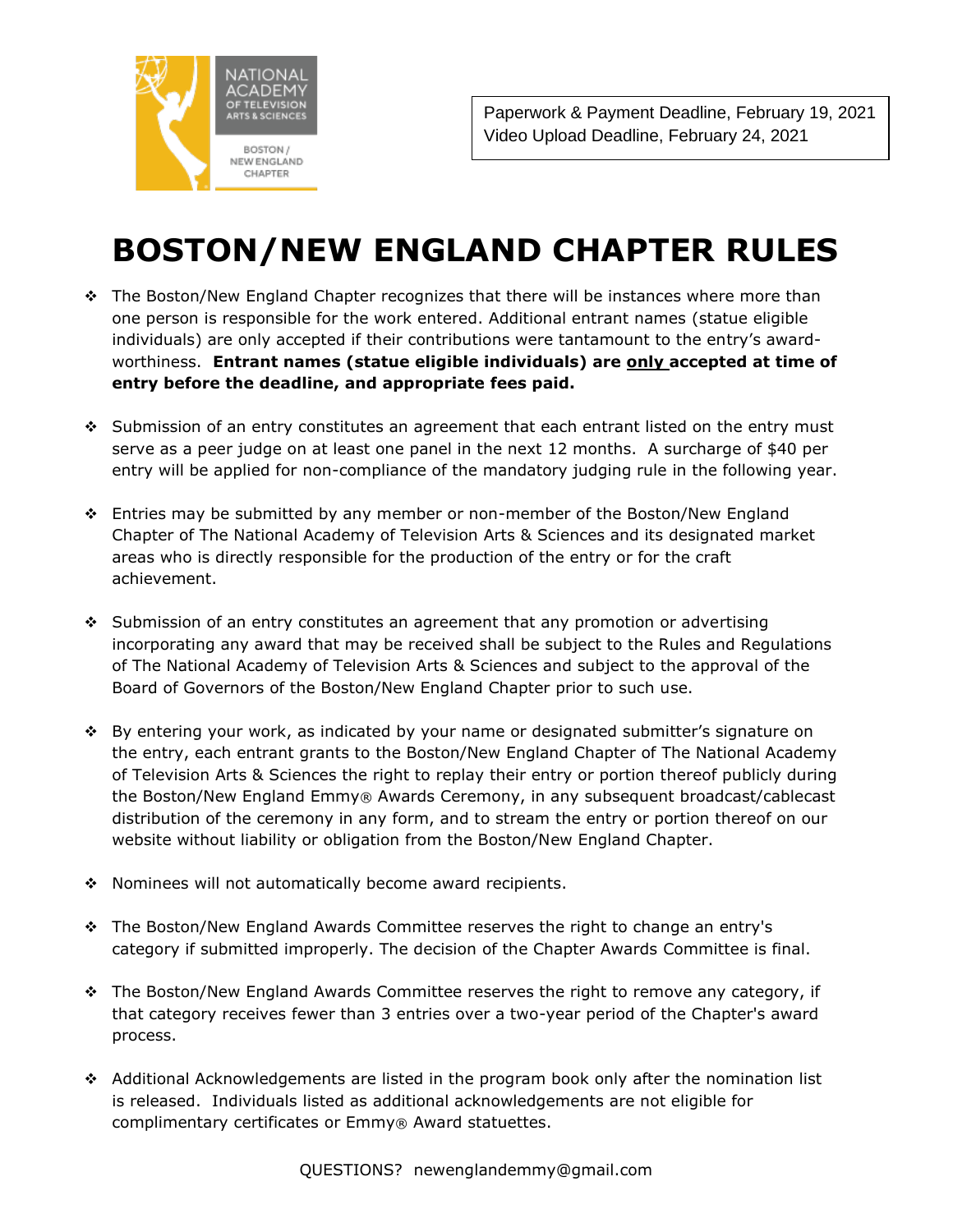

# **44th BOSTON-NEW ENGLAND CATEGORIES**

## **NEWS CONTENT**

News content categories are intended for journalistic material produced by news departments within television stations, newspapers or online news reporting entities.

Producers should be the primary entrants for these categories. Qualified others may be eligible if their contributions are significant to the entry's award-worthiness. Submitters who created work as part of media pool coverage can only enter their material once and must clearly identify their contributions on the entry.

## **NEWSCASTS**

For excellence in a regularly scheduled newscast. Entry will be judged on overall content, presentation, enterprise, writing, format, teases, etc. Post edits are not permitted except for the removal of commercials. For newscasts that exceed the 30 minute category time limit entrant may submit up to 3 excerpts. Time Limit: 30 minutes.

#### **1. Morning Newscast**

- **A. Larger Markets** (1-49)
- **B. Medium Markets** (50-99)
- **C. Smaller Markets** (100+)

#### **2. Evening Newscast**

- **A. Larger Markets** (1-49)
- **B. Medium Markets** (50-99)
- **C. Smaller Markets** (100+)

## **NEWS GATHERING**

#### **3. Daily News Report (single shift)**

For excellence in coverage of a single news story or topic which is shot, edited and aired within one work shift. Entry may include live and/or recorded elements and online video content. Topic covered must not be considered a news investigative report or news specialty report. Time Limit: 10 minutes.

*NOTE: This is the basic news reporting done day-in and day-out by a news department. Entries in this category typically evolve out of the daily planning of a newscast or other news distribution product*.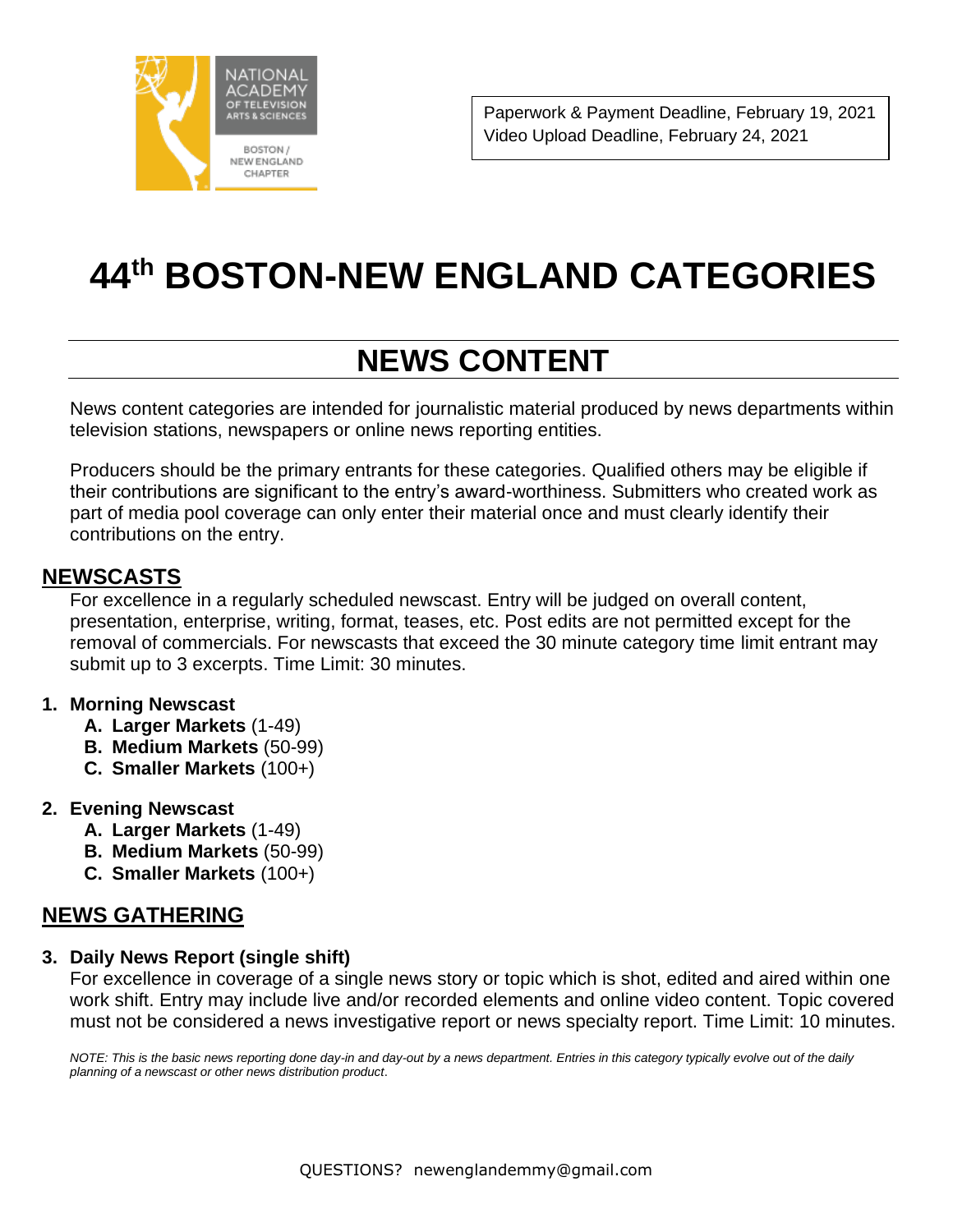

## **4. Hard News Report (no time limit)**

For excellence in coverage of a single hard news story or topic which has no time limit for its preparation. Entry may include live and/or recorded elements and online video content. Topic covered must not be considered a news investigative report or news specialty report. Time Limit: 10 minutes.

*NOTE: This is the basic news reporting done day-in and day-out by a news department. Entries in this category typically evolve out of the daily planning of a newscast or other news distribution product*.

#### **5. Breaking or Spot News-Single Report**

For excellence in coverage of a single unanticipated news event. Entry should convey a sense of immediacy in the coverage of an unfolding event. Entry must be one continuous report as originally broadcast or streamed. Entry may include live or taped elements or a combination of both. Time Limit: 15 minutes.

#### **6. Breaking or Spot News-Multiple Reports**

For excellence in coverage of a single unanticipated news event. Entry should convey a sense of immediacy in the coverage of an unfolding event. Entry should be a composite of at least two (2) reports on the same topic - as they were originally broadcast or streamed. Exempt from composite and excerpt limit rules. Entry may include live or taped elements and online video content. Time Limit: 30 minutes.

*NOTE: Regional recipients in this category are eligible, at their discretion, to compete for a crystal pillar in the National News and Documentary Awards in the following category: Outstanding Regional News Story – Breaking News.* 

#### **7. Continuing Coverage**

For excellence in coverage of a single, evolving news topic through an extended number of reports distributed over a time period exceeding 24 hours. Entries will be judged in part on story advancement. Entry should be a composite of at least two (2) reports as they were originally broadcast or streamed. Exempt from composite and excerpt limit rules. Time Limit: 30 minutes

*NOTE: Continuing coverage entries typically consist of an establishing report followed up by additional reports that show how the story has evolved and changed with new revelations or sidebar stories over a longer period of time, such as days, weeks or months.*

#### **8. Team Coverage**

For excellence by a team involved in covering multiple news reports on a single subject, shot, edited, produced and broadcast or streamed within 24 hours. Entry may include multiple live and/or recorded elements and online video content. Entry may be a single, continuous report or a composite of multiple reports or elements. Exempt from composite and excerpt limit rules. Time Limit: 30 minutes.

*NOTE: As a team entry, multiple entrants must be listed on the entry form.*

#### **9. Investigative**

For excellence in a series of reports covering one investigation focused on a specific community problem requiring research and investigative journalism. Entry will be judged on the quality and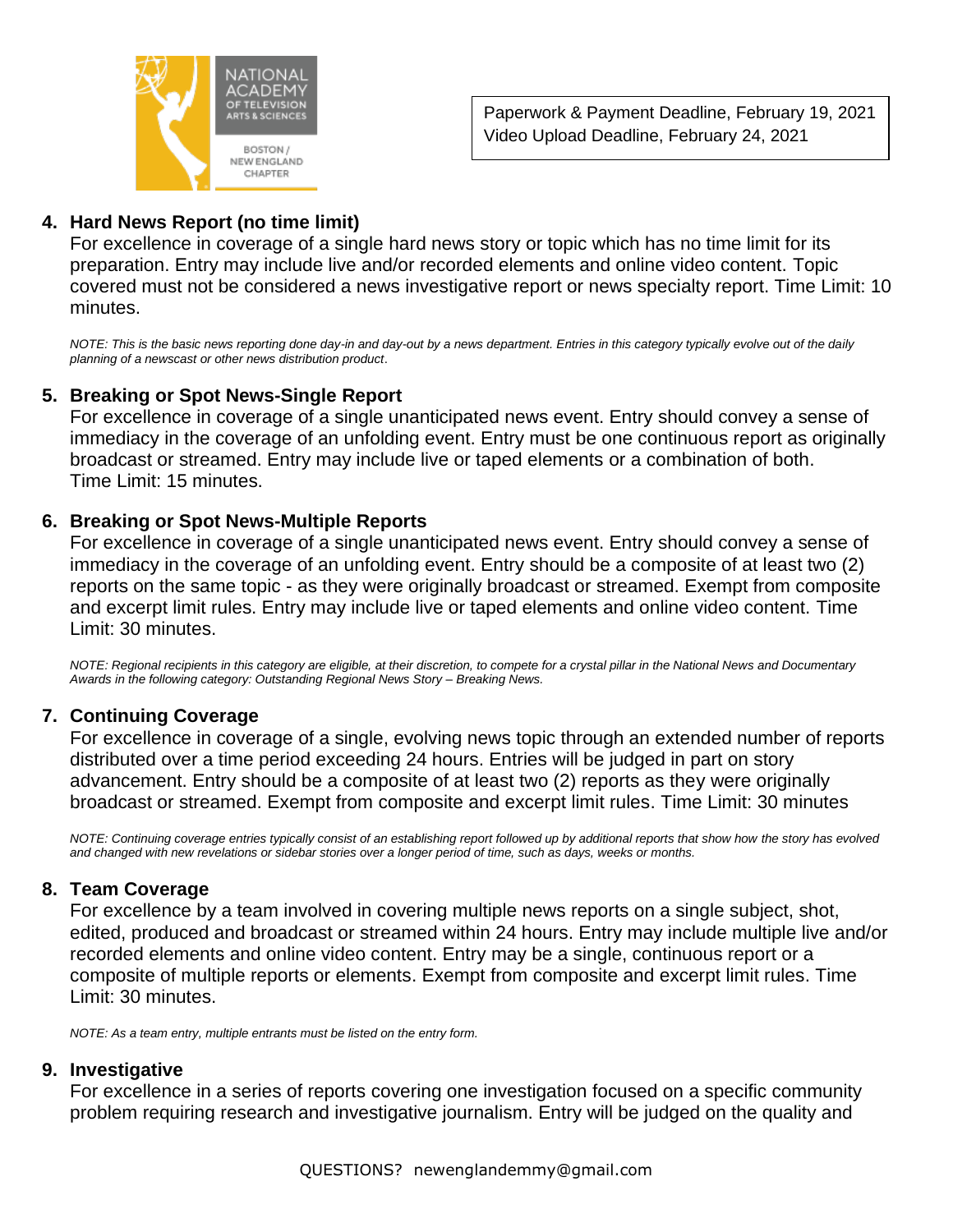

extent of research, the presentation and the impact of the reporting, which may include new legislation, policies, government or legal investigations, public outcry, etc. Entry must include written documentation in the synopsis section of the online entry form and a minimum of two (2) reports. Time Limit: 30 minutes.

*NOTE: Regional recipients in this category are eligible, at their discretion, to compete for a crystal pillar in the National News and Documentary Awards in the following category: Outstanding Regional News Story Investigative Report.*

## **News Feature**

For excellence in reporting of feature news stories or topics. Features are generally defined as stories that have a personal, emotional or creative slant and include elements that go beyond the scope of straight factual information found in a hard news story. Submitters who created work as part of media pool coverage can only enter their material once and must clearly identify their contributions on the entry. Multiple Report entries may include either several reports on the same feature topic, or several reports from an ongoing branded feature news series and must include a minimum of two (2) and no more than five (5) reports. Single Report Time Limit: 10 minutes. Multiple Report Time Limit: 15 minutes.

- **10. Light Feature (Single Report)**
- **11. Light Feature (Multiple Reports)**
- **12. Serious Feature (Single Report)**
- **13. Serious Feature (Multiple Reports)**

## **Specialty Content News**

Producers should be the primary entrants for Specialty Content categories. Qualified others may be eligible if their contributions are significant to the entry's award-worthiness. News content is only eligible in the appropriate News subcategories. For single News entries, the original video and submission length must not exceed 10 minutes. Multi-part news series entries are eligible and must include a minimum of two (2) but no more than five (5) separate reports from the series. Total submission time limit for News series entries may not exceed 15 minutes. Submitters who created work as part of media pool coverage can only enter their material once and must clearly identify their contributions on the entry.

## **14. Arts & Entertainment News**

For excellence in news or journalistic coverage of general entertainment, variety or visual and performing arts

## **15. Business/Consumer News**

 For excellence in news or journalistic coverage of business, finance, consumer affairs or economic topics

## **16. Crime**

For excellence in news or journalistic coverage of crime, violations of the law or criminal justice related topics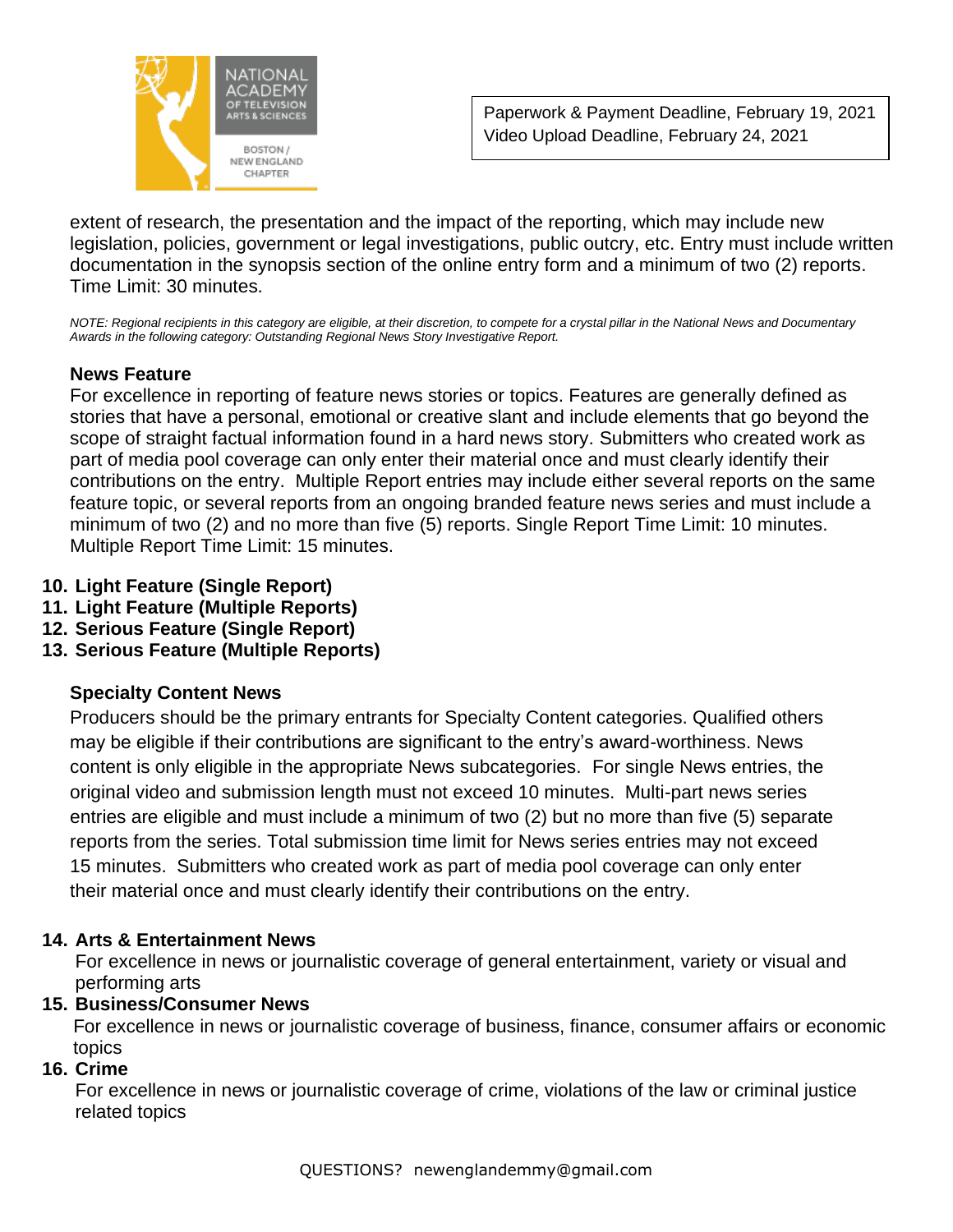

#### **17. Education/Schools**

For excellence in news or journalistic coverage of schools, teaching or education related topics

#### **18. Health/Science**

For excellence in news or journalistic coverage of health or medical related topics

## **19. Human Interest**

For excellence in news or journalistic coverage of stories that appeal to the human spirit

#### **20. Military**

For excellence in news or journalistic coverage of military related topics

#### **21. Politics/Government**

For excellence in news or journalistic coverage of political, civil or government related topics

#### **22. Societal Concerns**

 For excellence in news or journalistic coverage of current issues of societal concern, community or immediate public interest

#### **23. Sports Feature**

 For excellence in news or journalistic coverage of sports, athletes, coaches and other related topics

#### **24. Technology**

For excellence in news or journalistic coverage of technology industry stories and related topics.

## **SPECIALTY CONTENT**

Producers should be the primary entrants for Specialty Content categories. Qualified others may be eligible if their contributions are significant to the entry's award-worthiness.

News content is only eligible in the appropriate News subcategories.

For Short Form Content entries, the original video and submission length must not exceed 10 minutes.

For Long Form Content entries, the original video must be longer than 10 minutes. Submission length may not exceed 30 minutes. No more than three (3) excerpts may be used to bring longer content to the 30-minute time limit. Excerpts must be presented in original, chronological order.

Series entries are eligible and must include a minimum of two (2) but no more than five (5) separate segments from the series. Total submission time limit for News and Short Form Content series entries may not exceed 15 minutes. Long Form Content series entries may not exceed 30 minutes.

Submitters who created work as part of media pool coverage can only enter their material once and must clearly identify their contributions on the entry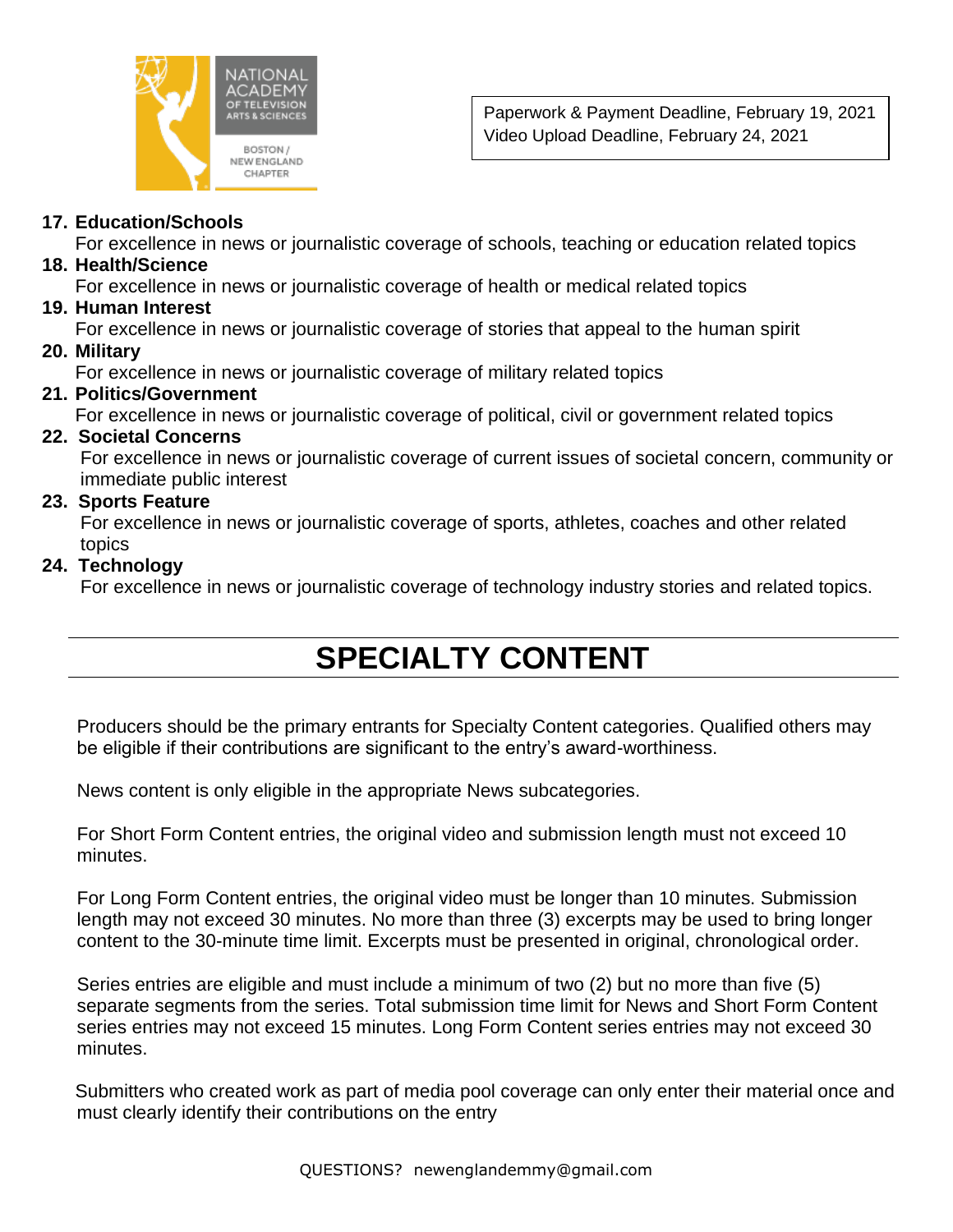

## **25. Arts & Entertainment**

For excellence in content about general entertainment, variety or visual and performing art

## **26. Education/Schools**

For excellence in content about schools, teaching or education related topics.

**27. Children/Youth (12 and under)** For excellence in content that is of interest and value to a target audience 12 years of age or younger

## **28. Environment/Science**

For excellence in content about environmental impact issues, science or related topics

- **29. Health/Medical-Short Form Content (up to 10 minutes)** For excellence in content about health or medical related topics
- **30. Health/Medical-Long Form Content (longer than 10 minutes)** For excellence in content about health or medical related topics
- **31. Historical/Cultural-Short Form Content (up to 10 minutes)** For excellence in coverage about historical or cultural related topics
- **32. Historical/Cultural-Long Form Content (longer than 10 minutes)** For excellence in coverage about historical or cultural related topics
- **33. Lifestyle**

 For excellence in content that deals with everyday life subjects such as: food preparation, recipes, techniques, home improvement, decoration, renovation, gardening, outdoors, crafts and/or automotive repairs**.**

## **34. Politics/Government** For excellence in content about political, civil or government related topics

#### **35. Societal Concerns-Short Form Content (up to 10 minutes)** For excellence in content about current issues of societal concern, community or immediate public interest.

**36. Societal Concerns-Long Form Content (longer than 10 minutes)** For excellence in content about current issues of societal concern, community or immediate public interest.

## **SPORTS CONTENT**

Producers should be the primary entrants for Sports Content categories. Qualified others may be eligible if their contributions are significant to the entry's award-worthiness.

Sports News content is only eligible in the appropriate News subcategories.

For Short Form Content entries, the original video must not exceed 10 minutes.

For Long Form Content and Program entries, the original video must be longer than 10 minutes and submission length may not exceed 30 minutes. No more than three (3) excerpts may be included to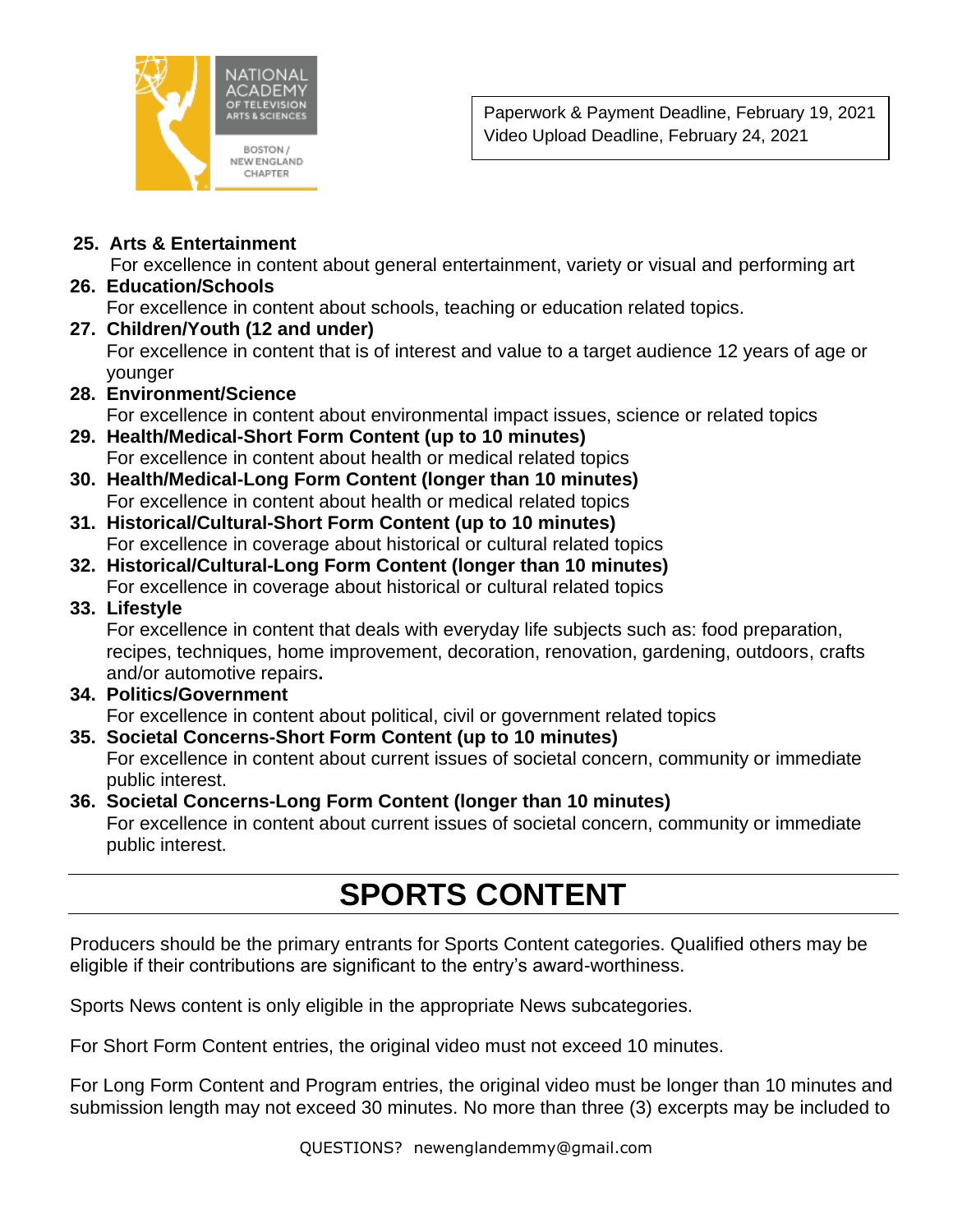

bring longer content to the 30-minute time limit (exceptions: Sports - One-Time Special and Sporting Event/Game Live Broadcast.) Excerpts must be presented in original, chronological order.

Series entries are eligible and must include a minimum of two (2) but no more than five (5) separate segments from the series. Total submission time limit for Short Form Content series entries may not exceed 15 minutes. Long Form Content series entries may not exceed 30 minutes.

#### **37. Sports Story**

 For excellence in content about sports, athletes, coaches and other related topics. This category is intended for features, segments and other storytelling vehicles of varying lengths and NOT for traditional 30 or 60-minute programs.

#### **38. Sports Program – Live**

For excellence in a sports program or series that is live or recorded live. Entry must have, as its basis, special coverage not to be taken from a newscast, including but not limited to pregame and postgame shows surrounding live sporting events. Entry may include multi-camera and pre-produced segments that cover the full spectrum of the event. Entry may not have post edits except for the removal of commercials. Entry will be judged on overall content, presentation, enterprise, writing, format, teases, etc.

#### **39. Sports Program – Post-Produced or Edited**

 For excellence in a daily or weekly sports program or sports series (non-news). Entry must have, as its basis, special coverage not to be taken from a newscast. Content in these programs is post produced and heavily edited. Entry may have no post-broadcast edits except for the removal of commercials. Entry will be judged on overall content, presentation, enterprise, writing, format, teases, etc.

#### **40. Sports – One-Time Special**

 For excellence in a one-time sports-related special program that is not part of a daily or weekly sports program, game or series. Entry may be live, recorded live or post-produced. Entry should have no post edits except for the removal of commercials. Entry may include no more than eight (8) excerpts to bring the entry down to the 30-minute time limit.

*NOTE: examples might include content surrounding regional coverage of the Kentucky Derby, Boston Marathon, Hockey Day Minnesota or High School Football Championship Preview.*

#### **41. Sports Interview/Discussion**

For excellence in content consisting of sports interview/discussion content that is at least 75% unscripted. This category is primarily intended for formal interviews where both the interviewer(s) and interviewee(s) are visible on camera and engaged in discussion.

#### **42. Live Sporting Event/Game**

For excellence in production of a single program or series, (live or recorded live) sporting event or game. A composite is required and should include examples of: Show Open, Graphics Package, Use of Replays, Inserted Pre-Produced Segments, Use of Statistical or Other Prepared Material, Highlights, Standard Coverage (e.g. Routine Innings or Downs) and any additional material at entrant's discretion. Series entries must have something that makes it a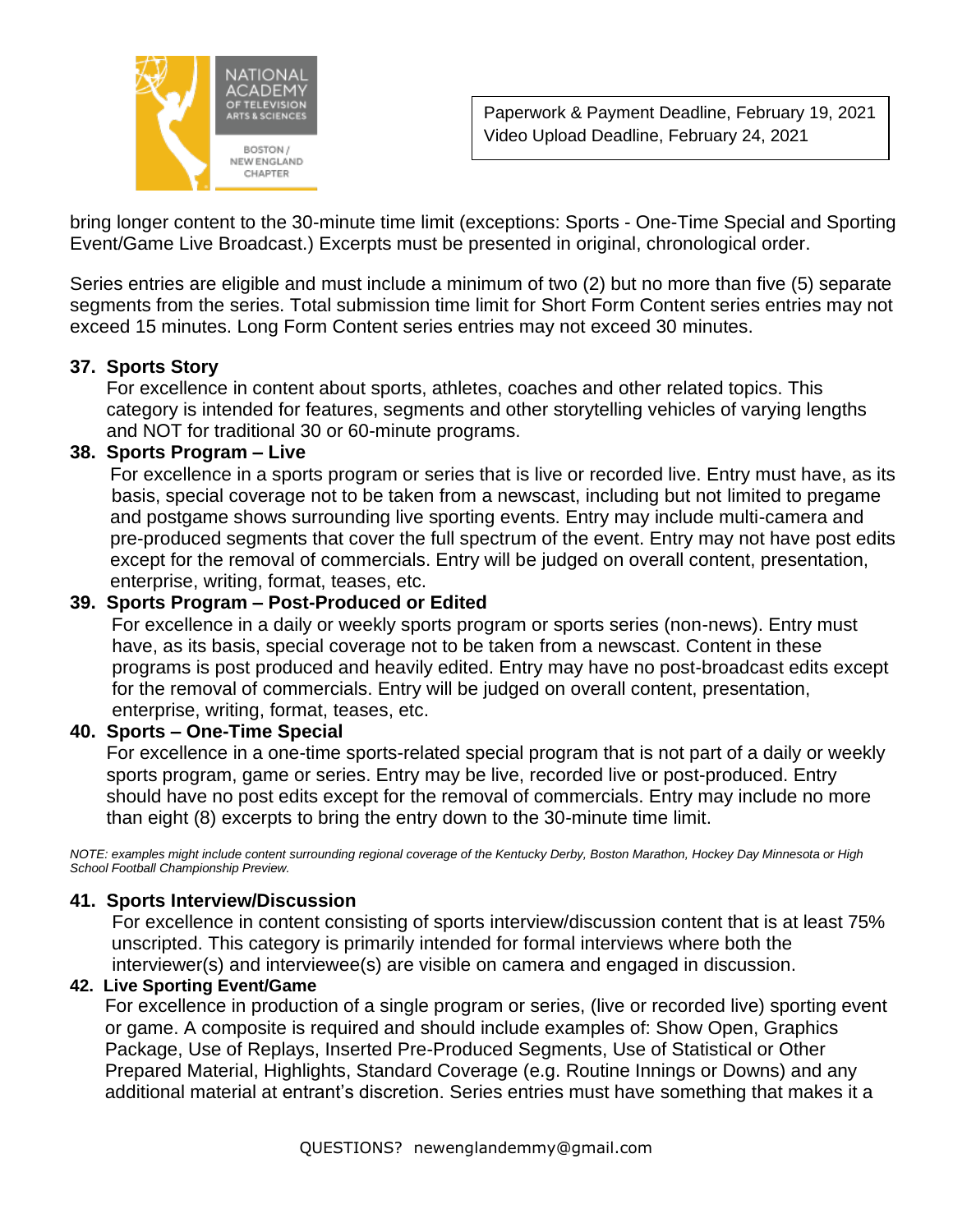

series (an actual baseball series, playoff series, season series between teams, etc.) Entry may include no more than eight (8) excerpts to bring the entry down to the 30-minute time limit.

## **PROGRAM CONTENT**

Producers should be the primary entrants for Program Content categories. Qualified others may be eligible if their contributions are significant to the entry's award-worthiness. Submitters who created work as part of media pool coverage can only enter their material once and must clearly identify their contributions on the entry.

Unless otherwise noted, the time limit for any program or long form content category is 30 minutes. A maximum of three (3) segments/excerpts is permitted to bring longer programs to the required entry time limit. For program or long-form series entries, the entry must include excerpts from at least two (2) episodes from the series.

#### **43. Documentary**

 For excellence in the creation of a formal, structured television presentation with dramatic impact of an event, condition or situation of current, cultural and/or historical significance. Time limit: 60 minutes.

#### **44. Magazine Program**

 For excellence in a program or series consisting of various stories of regional interest designed to entertain and inform. Time limit: 30 minutes.

 *Note: Magazine program segments that are not a part of a submitted Magazine Program or Series, can be submitted in any of the appropriate Short Form Content or Specialty Content categories.*

#### **45. Special Event Coverage**

 For excellence in coverage of a one-time-only, anticipated community or entertainment event such as a parade, holiday fireworks or a funeral procession. Entry may include multi-cameras and pre-produced segments that cover the full spectrum of the event. Live entries should include at least 75% live material, with no post edits. Time Limit: 30 minutes.

#### **46. Informational/Instructional**

 For excellence in content whose purpose is to be instructional; to teach formally or informally about a subject.

#### **47. Interview/Discussion**

 For excellence in content that consists of interview/discussion material that is at least 75% unscripted. This category is primarily intended for formal interviews where both the interviewer(s) and the interviewee(s) are visible on camera and engaged in discussion.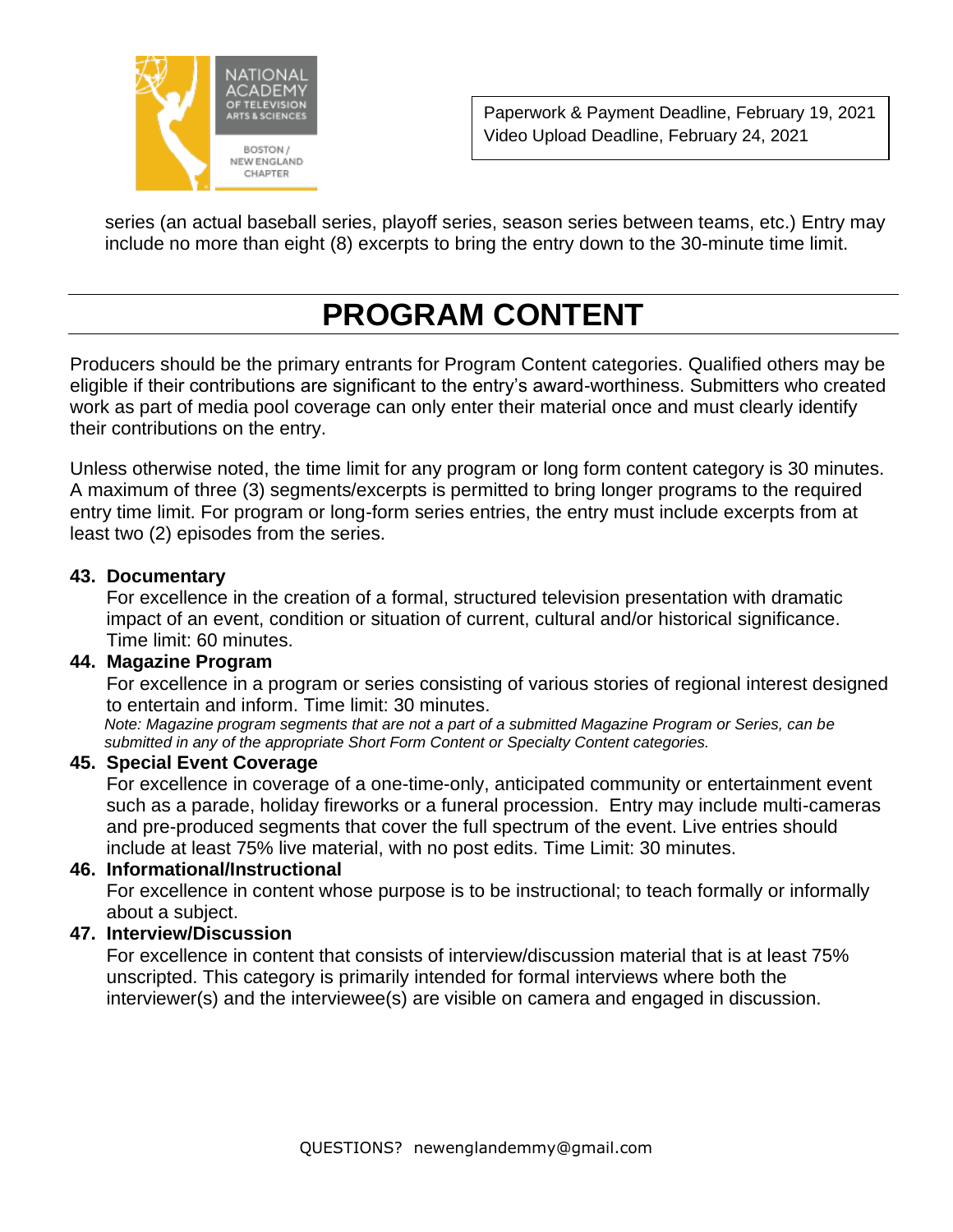

## **SPOT ANNOUNCEMENTS**

 For excellence in promotional, commercial or public service announcements. Entries must be regionally conceived, produced and distributed. Spots that contain more than 50% of network or syndicator-provided material do not qualify. Music, graphics and pre-edited video constitute such material. **Spots may be 5 seconds to 2 minutes in length**. If a campaign is entered, a maximum of five (5) spots may be included which are edited together for a single video upload. If a campaign is entered, no spots from that same campaign may be submitted in a single-spot category.

## **48. Public Service Announcement-Single Spot**

 For excellence in announcements that effectively create awareness, focus interest on or marshal support for worthy community causes or organizations.

## **49. Public Service Announcement-Campaign**

For excellence in announcements that effectively create awareness, focus interest on or marshal support for worthy community causes or organizations**.** If a campaign is entered, no spots from that same campaign may be submitted in a single-spot category.

#### **News Promotions**

 For excellence in announcements that promote news departments within television stations, newspapers or online news reporting entities and/or content produced by those entities. This includes promotion of or teases for specific news stories, breaking news or weather, sports content within newscasts, news specials, news image and on-air news/weather/sports anchors and reporters.

## **50. News Promotion-Topical/Image-Single Spot**

**51. News Promotion-Campaign**

## **Program Promotions**

 For excellence in announcements that promote content produced outside the news department. This includes spots that promote a broader station/company image as well as regionally produced spots for network, local and/or syndicated programming.

- **52. Program Promotion-Single Spot**
- **53. Promotional Campaign**

## **54. Commercial**

 For excellence in commercial production advertising a product, business or service that is conceived, written, created and produced in and for the regional market. Program length commercials (infomercials) are not eligible.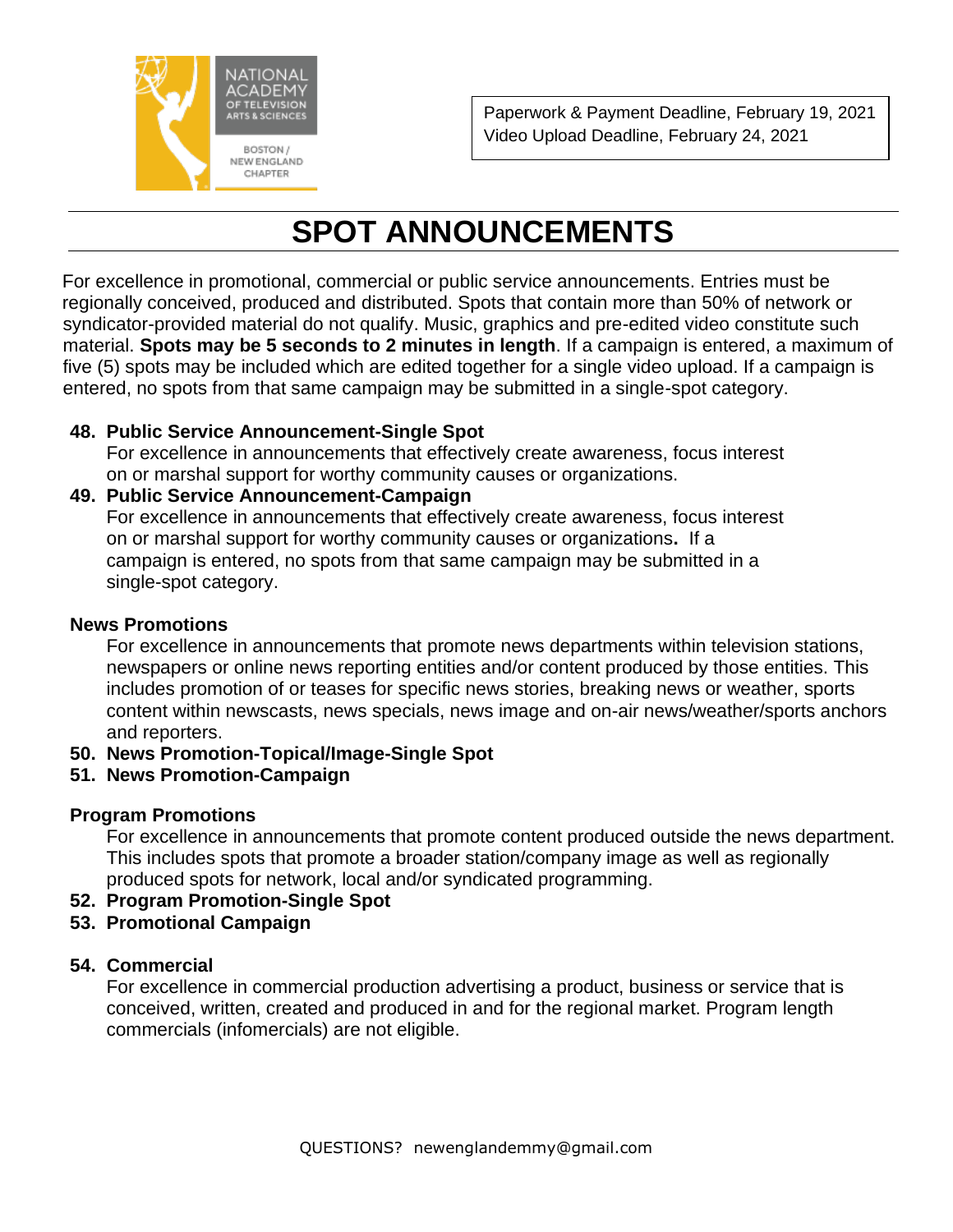

## **CRAFT ACHIEVEMENT**

For excellence in a specific craft discipline demonstrating the skills of one or more individuals. Each entry may contain a single example of the craft or a composite of material as originally distributed. While craft entrants may submit more than one entry per craft discipline, only one of those entries may be a composite. Elements of the composite may not be separately entered as individual craft entries in the same craft category. Craft awards are intended for hands-on craft persons, not those who supervise craft persons. Time Limit: 15 minutes (unless otherwise indicated.)

## **Talent**

For Anchor categories only: A segment is an excerpt from a news program (newscast, news special, breaking news, etc.) with the material that doesn't include the entrant edited out. An entry may include up to five segments. Each segment can include material from only ONE news program: think of this as "five segments equals five changes of clothing" rule. Entrants may not cherry-pick short segments from various points throughout the program and edit those together; that would be a montage. It's allowed, but not required, for the co-anchor's and reporters' video to be edited out of a segment. Anchor entries may include examples of studio anchoring, field anchoring, specials, breaking, etc., but NOT reporter packages (if an anchor also does reporter packages, they must enter those in one of the reporter categories.)

- **55. Anchor – News**
- **56. Anchor – Weather**
- **57. Reporter – Features/Human Interest**
- **58. Reporter – Daily News**
- **59. Reporter – Investigative**
- **60. Reporter – Medical**
- **61. Reporter – Sports**
- **62. Commentator/Editorialist**
- **63. Performer/Narrator**
- **64. Program Host/Moderator/Correspondent**

## **65. Live News Producer**

Enter a composite not to exceed 30 minutes. Material entered in this category cannot be entered by the same entrant in any News Content categories

**Writer** *NOTE: Script preferred for all writer categories*

- **66. News**
- **67. Short Form Content (under 10 minutes)**
- **68. Long Form Content (longer than 10 minutes)**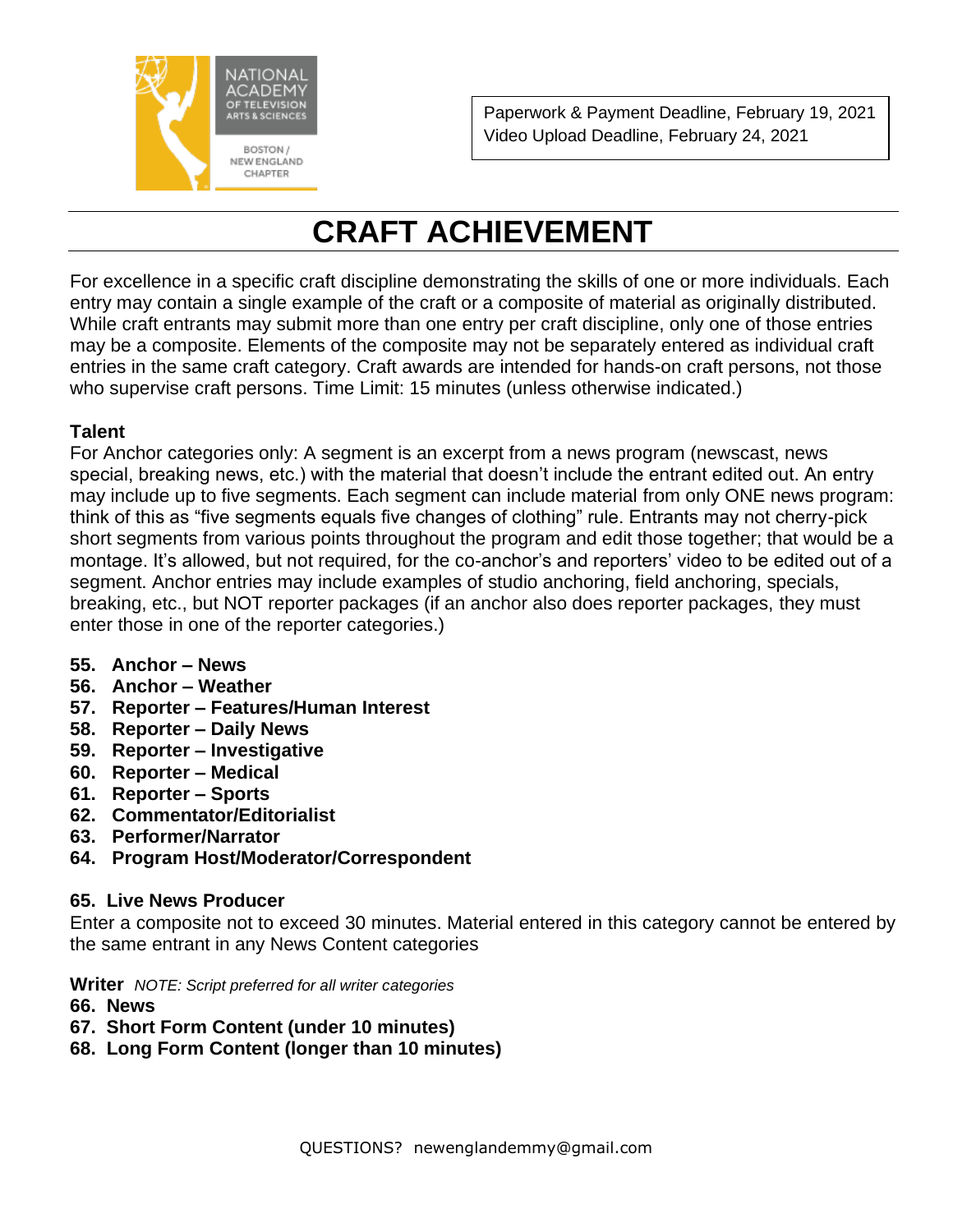

### **Director**

- **69. Live or Recorded Live** (PL Track is Preferred)
- **70. Long Form Content** (longer than 10 minutes; Post-Produced)

## **Editor**

- **71. News - Single Shift**
- **72. News - No Production Time Limit**
- **73. Short Form Content (under 10 minutes)**
- **74. Long Form Content (longer than 10 minutes)**

## **Photographer**

- **75. News - Single Shift**
- **76. News - No Production Time Limit**
- **77. Short Form Content (under 10 minutes)**
- **78. Long Form Content (longer than 10 minutes)**

## **79. Video Essay**

For excellence by a single individual telling a single or multi-part story. The video essay creator is the photographer and editor, weaving together elements captured in the field to tell the story without a reporter, narrator or host. Entry may not be entered in any other craft category.

## **Video Journalist**

For excellence by a cross-discipline individual, serving as photojournalist, editor, talent, and writer; covering a single or multi-part story or topic. Entry may not be entered in any other craft category.

## **80. Single Shift**

## **81. No Production Time Limit**

## **Graphic Arts**

Entries must contain graphical elements originally created for regional markets. Re-purposed content from national sources is not eligible. Graphics Composites may include more than 5 examples of work, for up to five minutes of entry video, as long as each example is separated by one second of black and there is no other post-production to the entry.

## **82. Motion Graphics**

## **83. Compositing**

Rotoscoping and Blending visual elements with practical imagery.

*NOTE: Entry may include a before and after video to demonstrate the craft that might not be evident by only seeing the final product (ex. Removing a billboard, fixing a dent on a car bumper, adding trees to a landscape.)*

## **84. Art Direction**

## **85. Audio**

## **86. Musical Composition/Arrangement**